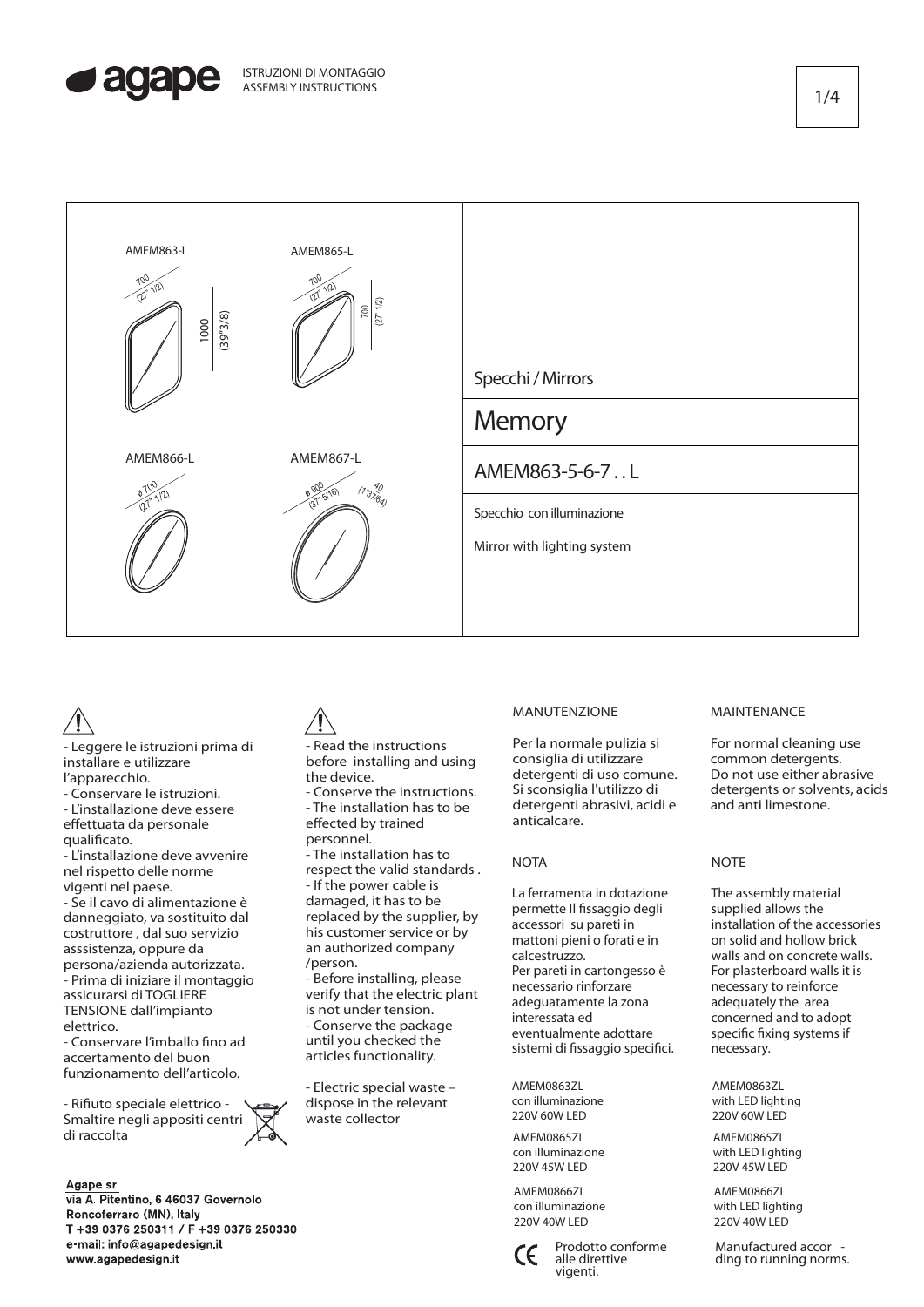

| ISTRUZIONI DI MONTAGGIO<br>ASSEMBLY INSTRUCTIONS | AMEM863-5-6-7L |                                |  |
|--------------------------------------------------|----------------|--------------------------------|--|
|                                                  | COD.<br>11202  | <b>VERS</b><br>20150609/5 - SV |  |

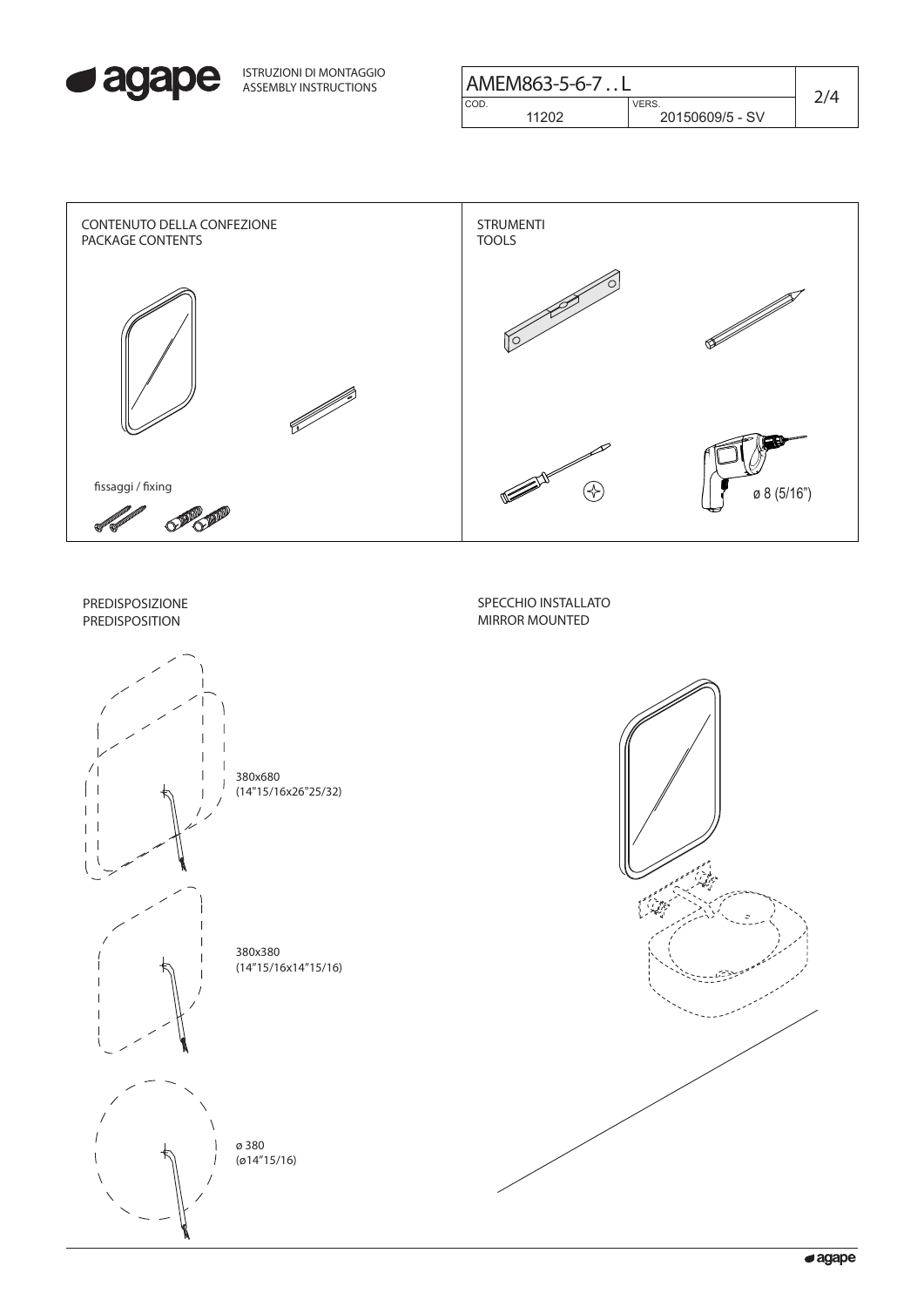